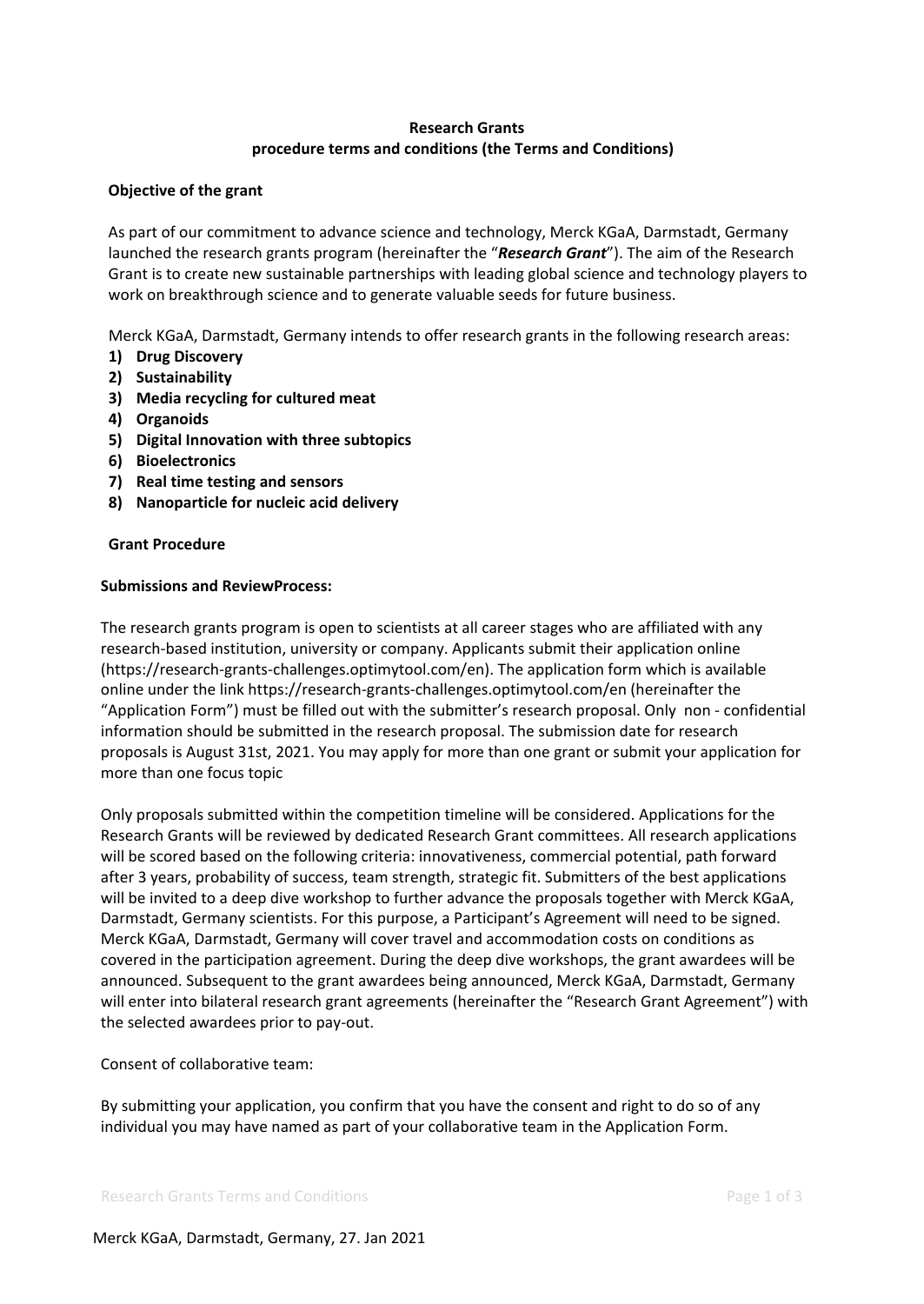## **Amount and schedule of grant(s)**

The amount of the grant(s) is 40,000 - - 450,000 EUR per year for up to 3 years, or any other amount or time that will be determined based on the recommendation of the research grant committees. The award may fund all or part of the proposed project and for all or part of the requested time period. Grants may be awarded on the basis of conditional milestones as contained in the Research Grant Agreement.

## **The Research Grant Agreement**

The grant(s) will be subject to the signature of the Research Grant Agreement between the awardee and Merck KGaA, Darmstadt, Germany. The Research Grant Agreement will identify the amount of the grant, intellectual property rights, the grant payment conditions, the description and schedule of the project activities, including payment milestones.

### **Intellectual Property**

### Background Intellectual Property.

Any Party's background intellectual property rights will and shall remain the separate property of the respective Party. Unless expressly set forth herein, no right, license, title, or interest in background intellectual property rights owned or controlled by any Party is granted or implied.

### Inventions

During the negotiation of the Research Grant Agreement, the awardee and Merck KGaA, Darmstadt, Germany will agree the terms and conditions for the ownership of inventions, any licenses and/or other rights to inventions.

### **No Additional Compensation.**

The selected participant of the Research Grant shall receive no further compensation by Merck KGaA, Darmstadt, Germany other than the reimbursement of travel and accommodation costs for the deep dive workshop and, if selected, the grant. The institutional participant agrees and shall ensure that any potential compensation claims by the institution, any participating investigators, scientists, internal or external personnel or sites participating in the research project are fully compensated as per research project budget.

### **Confidentiality**

### Confidential Information.

Participant agrees to hold in confidence and not to disclose to any third party any and all information and materials that Participant obtains from Merck KGaA, Darmstadt, Germany for the application and participating in the Research Grant in accordance with these Terms and Conditions ("*Confidential Information*"). For avoidance of doubt, information developed by the Participant in the course of application of the Research Grant shall not be deemed as Merck KGaA, Darmstadt, Germany confidential information to the extent that such information does not contain or refer to Merck KGaA, Darmstadt, Germany confidential information.

Merck KGaA, Darmstadt, Germany retains the exclusive right to make any press release or any kind of public communication about the competition.

Confidential Information does not include information that (i) is publicly available at the time of

Research Grants Terms and Conditions **Page 2** of 3